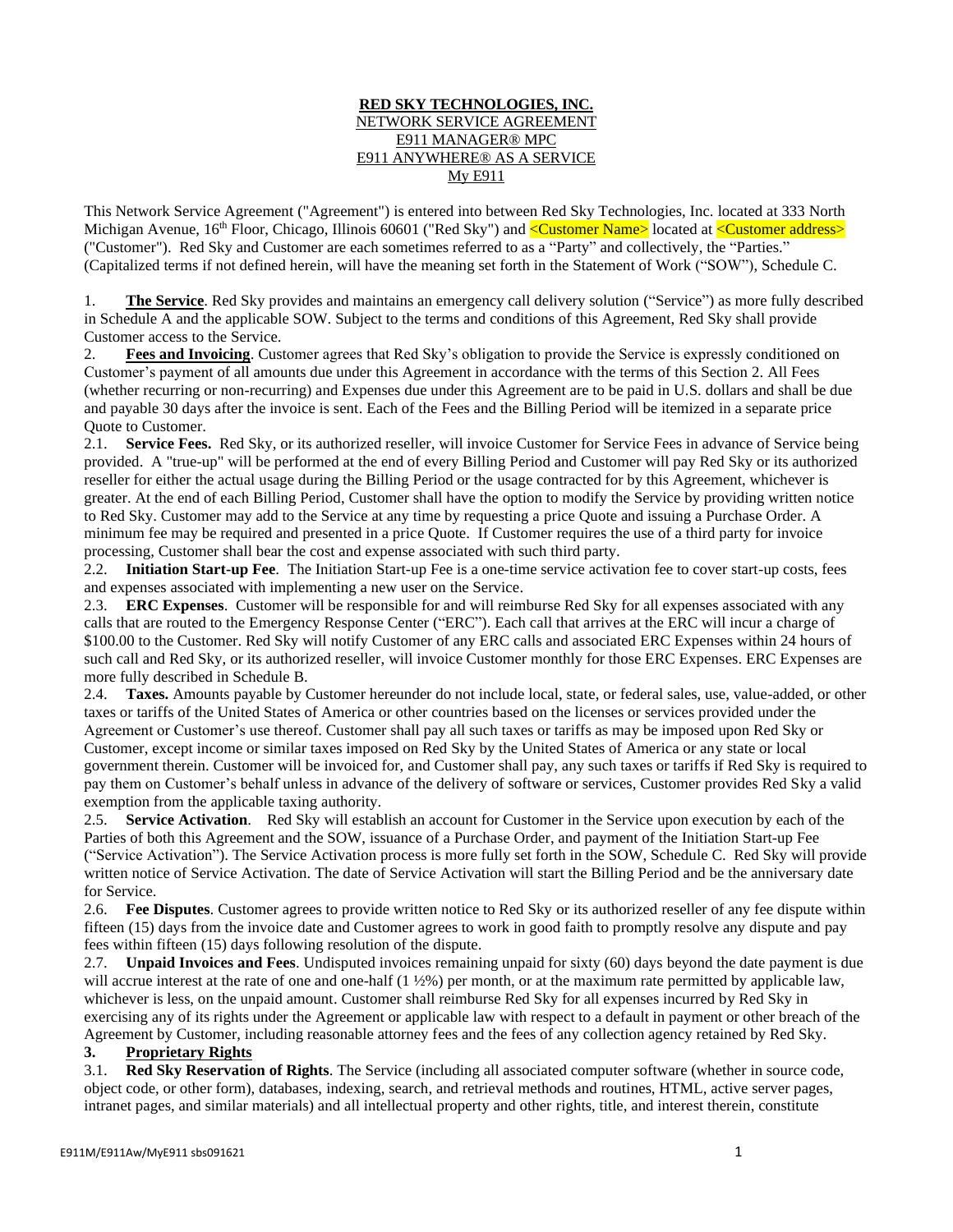Confidential Information and the valuable intellectual property, proprietary material, and trade secrets of Red Sky and its licensors and are protected by applicable intellectual property laws. Red Sky owns all voluntary feedback regarding the design or operation of the Services (except for the Customer Data) provided to Red Sky by Customer, Users, or others in conjunction with the Services. Except for the rights expressly granted to Customer in this Agreement, all rights in and to the Service and all of the foregoing elements thereof are and shall remain solely owned by Red Sky and its respective licensors. 3.2. **Software License & Restrictions**. To use the Service, Customer may be required to download and install Red Sky Software or a Red Sky proprietary agent, plug-in or similar software. Subject to the terms of this Agreement, Red Sky grants Customer a limited, non-exclusive, non-sublicensable and non-transferable license to use the Software identified in a Purchase Order or SOW during the Term. The Software may contain open-source code that is subject to its own license terms (Schedule D). Customer may not nor allow a third party to, sell, transfer, assign, distribute, or make the Service available to any third party, use, copy, modify, reverse engineer, decompile, or otherwise attempt to derive the source code for the Software, or create derivative works of the Software except, in accordance with: (i) this Agreement; or (ii) Customers standard backup procedures; or, (iii) as legally required for interoperability purposes. Customer may, without incurring additional Fees, move the Software to and use the Software on other servers/devices temporarily, because of equipment or software malfunctions; or permanently, onto replacement servers/devices if the original servers/devices are replaced by Customer provided there is no increase in the number of copies of the Software in use. If Customer permanently transfers the Software to servers/ devices at a different location that physically replace the original servers/devices, Customer will completely cease the use of the Software on the original set of servers/devices and will promptly give Red Sky written notice of such relocation.

3.3. **Documentation**. Customer recognizes and agrees that: (i)the Documentation is the property of Red Sky or its licensors and is protected by copyright, trademark, and other intellectual property laws; (ii)Customer does not acquire any right, title, or interest in or to the Documentation except the limited and temporary right to use it as necessary for Customer's use of the Service; (iii)Customer will not remove, obscure or alter any proprietary notices or labels on the Documentation, the Software or the Service or any material made available by Red Sky.

## **4. Responsibilities**

4.1. **Customer Obligations and Ownership Rights**. Customer agrees that Red Sky's obligation to provide the Service is expressly conditioned on Customer's performance of all its obligations under this Agreement. Customer retains all right, title and interest in and to Customer's data ("Customer Data"). Customer represents that it has the right to authorize and hereby does authorize Red Sky to collect, store and process Customer Data subject to the terms of this Agreement. Customer consents to the storage and retention, in Red Sky's database, of telephone numbers, location records, and email addresses (if applicable). Customer further consents to the transmission of said data in connection with the delivery of a 9-1-1 call to the PSAP. Red Sky may use Customer's data in order to (i) provide the Service, and (ii) derive statistical data.

4.2. **Use the Service Only for the Purposes Contemplated in This Agreement**. Customer shall use the Service solely for its internal business purposes and will use and will undertake to cause its Users ("User" means the Customer's user typically an employee, agent, or visitor that uses the Customer's telephony system) to use the Service and user interface only for the purposes of establishing locations for Phones, End Points and ELINs and for routing Customer 9-1-1 emergency calls and for no other purpose. Use of the Service for any purpose other than that contemplated by the Agreement will constitute a material breach and will be grounds for termination.

#### 4.3. **Accurate and Complete User Location Data.**

Customer expressly acknowledges that it is solely Customer's responsibility to enter correct, complete and current User location data into the Service. Red Sky will provide Customer access to the Service through the user interface. Customer expressly acknowledges that it is solely Customer's responsibility to update such information promptly in response to changes in registered locations via the user interface. User location data will be as specific as possible to provide emergency personnel the information they require. Customer acknowledges and understands that failure to maintain the current and correct physical address and location data in the Service will result in misdirection of Customer's emergency calls and delay in the provision of emergency services.

4.4. **Connectivity and Required Facilities and Networks**. Customer is responsible for providing, at its cost, all facilities, network connections and trunks required to operate with and interconnect to the Service and user interface. Customer is responsible for regularly monitoring and managing its networks and equipment and undertakes to cause its Users to regularly monitor and manage their networks and equipment to ensure that there is no interruption in connectivity to the Service. Customer will promptly notify Red Sky Technical Support by email (with delivery receipt of such email), or voice call for resolution of any connectivity issues that may arise.

4.5. **Notice of Service Affecting Activities.** Customer will use and undertakes to cause Users to use commercially reasonable efforts to notify Red Sky ten (10) working days in advance of any scheduled maintenance activities that could affect the Service. Such activities include but are not limited to hardware or software upgrades to voice and data network components.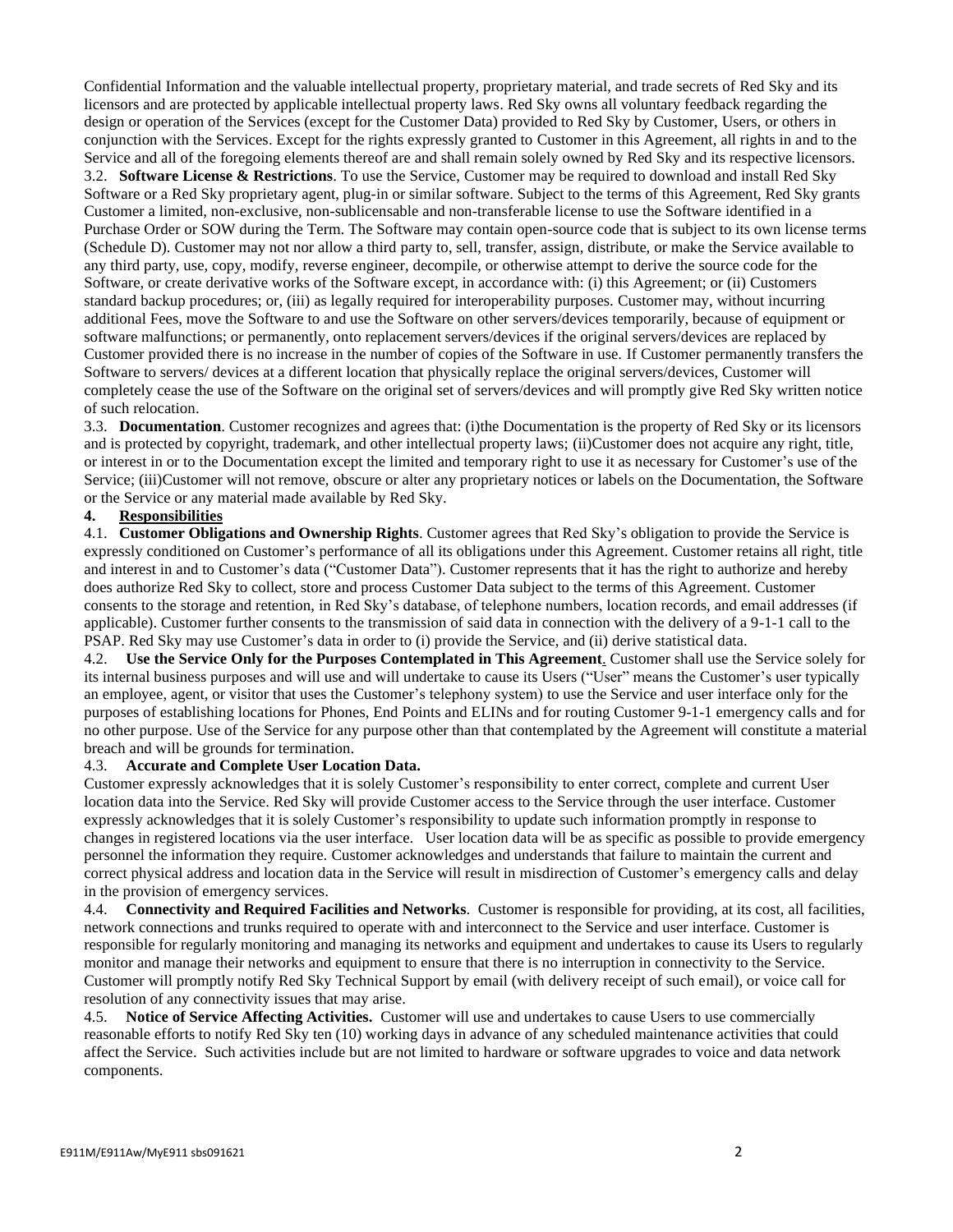4.6. **User Support.** Customer's support staff will be the primary point of contact for and will address all issues raised by Users. Customer's designated personnel may contact Red Sky for issues such as technical support related to call delivery or subscriber provisioning and User configuration updates.

4.7. **Failover Call Routing to Red Sky's Call Center.** An emergency 911 call that cannot be connected to the appropriate Public Safety Answering Point ("PSAP") due to incomplete or missing User location data is a "Failed User Emergency 9-1-1 Call." Failed User Emergency 9-1-1 Calls will be routed to an ERC, contracted by Red Sky, which operates 24/7. Failed User Emergency 911 calls will be answered by a trained emergency services dispatcher and to the extent possible, routed by the ERC to the appropriate PSAP based on the location information communicated by the 9-1-1 caller.

4.8. **Compliance with Laws**. Each Party agrees to comply with the laws, rules and regulations applicable to performance of its obligations under this Agreement. It is the Customer's responsibility to understand its state law E911 requirements and compliance obligations; and Red Sky specifically disclaims any such obligation. In the event that 9-1-1 service limitations or requirements different than those stated in this Agreement are, in Red Sky's reasonable opinion, necessary or advisable based on Red Sky's interpretation of currently evolving 9-1-1 service laws, rules and regulations, Customer agrees to negotiate modifications to the Agreement as requested by Red Sky, and if agreement respecting the same cannot be reached, Red Sky may terminate the Agreement without liability.

- 4.8.1. **Data Privacy**. To the extent applicable to 9-1-1 service providers, the Parties recognize and shall abide by all applicable Privacy Laws in connection with the operation of the Service. "Privacy Laws" includes all U.S. and Canadian laws, treaties and regulations regarding consumer and data protection and privacy. Red Sky does not, under any circumstance, sell any Customer Data collected through the Red Sky Service and unless provided otherwise in this Agreement, upon termination of this Agreement all Customer Data is destroyed by Red Sky.
- 4.8.2. **CCPA Compliance.** Red Sky is a service provider under the California Consumer Privacy Act of 2018 (Cal. Civ. Code §1798.100, et seq.) (the "CCPA"). Red Sky shall not retain or use the personal information of a California resident except for the purpose of performing the Services specified in the Agreement. Red Sky shall not sell, rent, lease, disclose, disseminate, make available, transfer or otherwise communicate orally, in writing, or by electronic or other means, personal information of California residents (referred to as "consumers" under the CCPA) to another business, person, or third party for monetary or other valuable consideration. Red Sky shall not disclose personal information of California residents to another business, person, or a third party, except for the purpose of performing Services specified in the Agreement or to the extent such disclosure is permitted hereunder or required by applicable law. Red Sky shall notify Customer of any verifiable consumer request within two (2) working days of receiving it and shall assist Customer with meeting its CCPA compliance obligations and responding to CCPA-related inquiries. Red Sky certifies that it understands and will comply with the restrictions of this Section.

## **5. Warranty.**

5.1. **Red Sky's Limited Warranty**. Red Sky warrants to Customer that the Service described herein will operate in material conformance with the product specifications in the SOW. If, it is determined that the Service does not operate in material conformance with the product specifications set forth in the SOW, Red Sky will undertake good faith efforts to cure the nonconformity. Customer's only remedy in the event of material nonconformity in the Service, or for breach of any warranty is, at Red Sky's option, to either (i) repair the Service, or (ii) provide Customer with a pro-rated refund of any prepaid Service Fees from the period of non-conformance.

5.2. **WARRANTY DISCLAIMERS**. EXCEPT AS SPECIFICALLY PROVIDED IN THIS SECTION 5, RED SKY DISCLAIMS ALL WARRANTIES EITHER EXPRESS OR IMPLIED AS TO ANY MATTER WHATSOEVER, INCLUDING, WITHOUT LIMITATION, ANY EXPRESS OR IMPLIED WARRANTIES OF SATISFACTORY QUALITY, TITLE, NONINFRINGEMENT, MERCHANTABILITY, AND FITNESS FOR ANY PARTICULAR PURPOSE. Red Sky does not warrant that the Service will perform without error or that it will run without immaterial interruption. Red Sky makes no warranty and will have no responsibility for any claim arising out of: (i) a modification of the Service(s) made by anyone other than Red Sky unless Red Sky approved such modification in writing; or (ii) use of the Service in combination with any operating system not authorized in the documentation or product specifications.

**6. Limitations of Liability.** TO THE MAXIMUM EXTENT PERMITTED BY LAW, NEITHER PARTY SHALL HAVE ANY LIABILITY TO THE OTHER PARTY FOR ANY INDIRECT, SPECIAL, INCIDENTAL, CONSEQUENTIAL, OR PUNITIVE DAMAGES, HOWEVER CAUSED, UNDER ANY THEORY OF LIABILITY, AND WHETHER OR NOT THE PARTY HAS BEEN ADVISED OF THE POSSIBILITY OF SUCH DAMAGE. EXCEPT FOR ITS INDEMNIFICATION OBLIGATIONS UNDER SECTION 8, NOTWITHSTANDING ANYTHING IN THIS AGREEMENT TO THE CONTRARY, IN NO EVENT SHALL RED SKY'S AGGREGATE LIABILITY, REGARDLESS OF WHETHER ANY ACTION OR CLAIM IS BASED ON WARRANTY, CONTRACT, TORT, OR OTHERWISE, EXCEED AMOUNTS PAID OR DUE BY CUSTOMER TO RED SKY HEREUNDER DURING THE TWELVE (12) MONTH PERIOD PRECEDING THE FIRST ACT GIVING RISE TO LIABILITY. THE FOREGOING LIMITATIONS SHALL APPLY TO LIABILITY FOR NEGLIGENCE AND EVEN IF THE NON-BREACHING PARTY'S REMEDIES UNDER THIS AGREEMENT FAIL THEIR ESSENTIAL PURPOSE.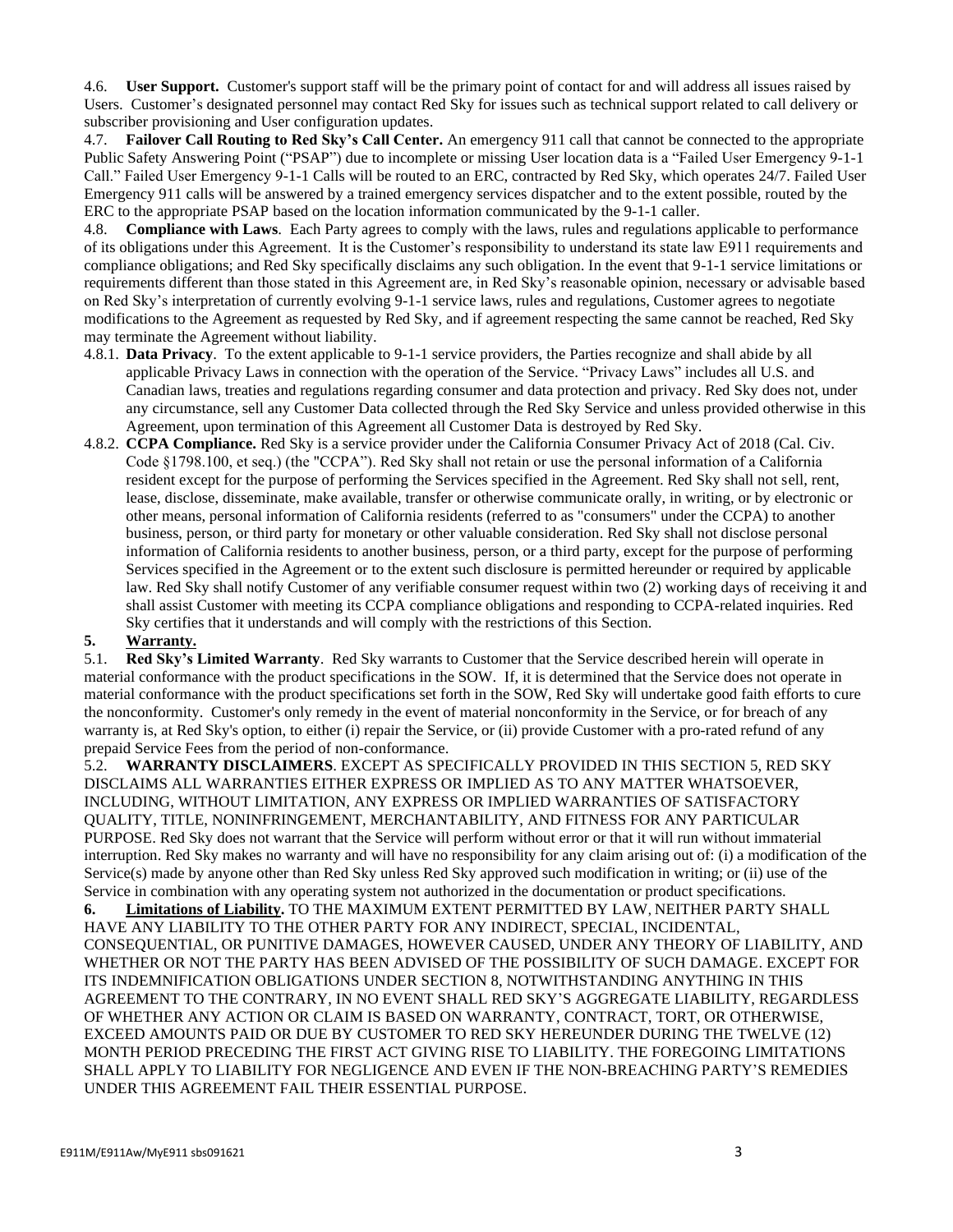6.1. CUSTOMER ACKNOWLEDGES THAT RED SKY WILL NOT BE LIABLE FOR ANY CLAIMS ARISING FROM ANY EFFORTS UNDERTAKEN BY RED SKY OR THE EMERGENCY RELAY CENTER **("ERC")** TO CORRECT ANY FAILED USER EMERGENCY 911 CALLS, INCLUDING BUT NOT LIMITED TO, THOSE THAT ARE A RESULT OF INVALID OR INCOMPLETE USER LOCATION DATA; THOSE THAT ARE A RESULT OF INTERRUPTIONS IN THE VOICE CONNECTIVITY BETWEEN THE END USER'S PBX/CALL SERVER AND THE ERC, OR THOSE WHICH THE ERC IS UNABLE TO RE-ROUTE TO THE APPROPRIATE PSAP BECAUSE THE USER CANNOT OR DOES NOT PROVIDE THE ERC WITH VALID OR CORRECT INFORMATION REGARDING THEIR LOCATION.

**7. Limitations of the Service**. Red Sky has advised Customer that the Service is used to route 9-1-1 emergency calls and there are limits on the delivery of calls.

7.1 Red Sky has advised, and Customer acknowledges that Customer may not be able to place 9-1-1 calls using the Service:

7.1.1 During any disruption of power at the Customer's or a User's location;

7.1.2 During any disruption of internet connectivity to the Customer's or a User's location;

7.1.3 During any period in which the Customer's or a User's VoIP telephony service provider or Local Exchange carrier has cancelled or suspended delivery of services to Customer or a User, as applicable, for any reason (including suspension or cancellation for failure to pay or their default);

7.1.4 During any period of Service outage or failure beyond Red Sky's reasonable control (including natural disasters, wide-spread telephony or Internet network failures or a service failure of Red Sky or its third-party suppliers);

7.1.5 If Customer's, or a User's, equipment fails to function, is not properly configured or is defective.

7.2 Red Sky has advised, and Customer acknowledges, that 9-1-1 calls may not be properly routed:

8.2.1 If Customer attempts a 9-1-1 call from a location different from the Customer's then current address stored in the Service;

8.2.2 If incorrect or invalid Customer address information is provided or if such information is not updated by the Customer in the event of a change in their location;

7.3 **With regard to VoIP Calls**. Red Sky uses commercially reasonable efforts to deliver every 9-1-1 call with the enhanced location data provided by our Customers to the appropriate PSAP. There are limitations placed upon Red Sky by the PSAPs. Each of the approximately 6,000 PSAPs must individually agree to accept a 9-1-1 call with a VoIP type service. Red Sky is aware of PSAPs that fall into three categories: a) those that accept VoIP calls with location data on 9-1-1 equipment; b) those that accept VoIP 9-1-1 calls without location data on administrative lines; and c) those that do not accept VoIP 9-1-1 calls. In this last case, VoIP 9-1-1 calls are routed to the next closest PSAP that accepts VoIP 9-1-1 calls. 7.4 Customer will advise all individuals who may have occasion to place calls using the Service of the limitations described in this section.

## **8. Indemnification.**

8.1 **Customer Indemnification**. Customer will indemnify, defend, and hold harmless Red Sky, its affiliates and their respective directors, officers, employees and agents from and against any loss or damage (including reasonable attorneys' fees) incurred in connection with any third party claim, suit or proceeding ("Claim") arising or resulting from: a) any breach by Customer of Section 3 (Proprietary Rights) or Section 4 (Responsibilities); or b) Customer's or a User's misuse or incorrect use of the Service including but not limited to failure to provide the necessary location data for proper routing of a 9-1-1 call.

8.2 **Red Sky Indemnification.** Red Sky shall indemnify and defend, or at Red Sky's sole option settle any Claim against Customer arising out of an allegation that the Service as provided hereunder infringes on any U.S. patent, or copyright, or misappropriates a trade secret. If (x) any aspect of the Service is found or, in Red Sky's reasonable opinion is likely to be found, to infringe upon or misappropriate the United States intellectual property rights of a third party or (y) the continued use of the Service is enjoined, then Red Sky will promptly and at its own cost and expense, at its option: (i) obtain for Customer the right to continue using the Service; (ii) modify such aspect of the Service so that it is non-infringing; or (iii) replace such aspect of the Service with a non-infringing functional equivalent. If, after all commercially reasonable efforts, Red Sky determines in good faith that options (i) - (iii) are not feasible, Red Sky will upon written notice to Customer, terminate this Agreement, remove the infringing items, cancel access to the Service and return to Customer the balance of any prepaid annual Service Fee. Red Sky shall have no obligation or liability for any claim pursuant to this Section to the extent such claim arises from or is related to: (i) the combination, operation, or use of the Service supplied under this Agreement with any product, device, or software not supplied by Red Sky to the extent the combination creates the infringement; (ii) the unauthorized alteration or modification by Customer of the Service; or (iii)use of the Service other than as permitted under this Agreement or for a purpose or in a manner for which the Service was not designed; (iv) use of the Service after receiving notice of a claim that it infringes the rights of a third party.

8.3 **Indemnification Process**. The indemnifying party's obligations under this Section 9 are contingent upon the indemnified party (a) promptly giving notice of the Claim to the indemnifying party once the Claim is known; (b) giving the indemnifying party sole control of the defense and settlement of the Claim (provided that the indemnifying party may not settle such Claim unless such settlement unconditionally releases the indemnified party of all liability and does not adversely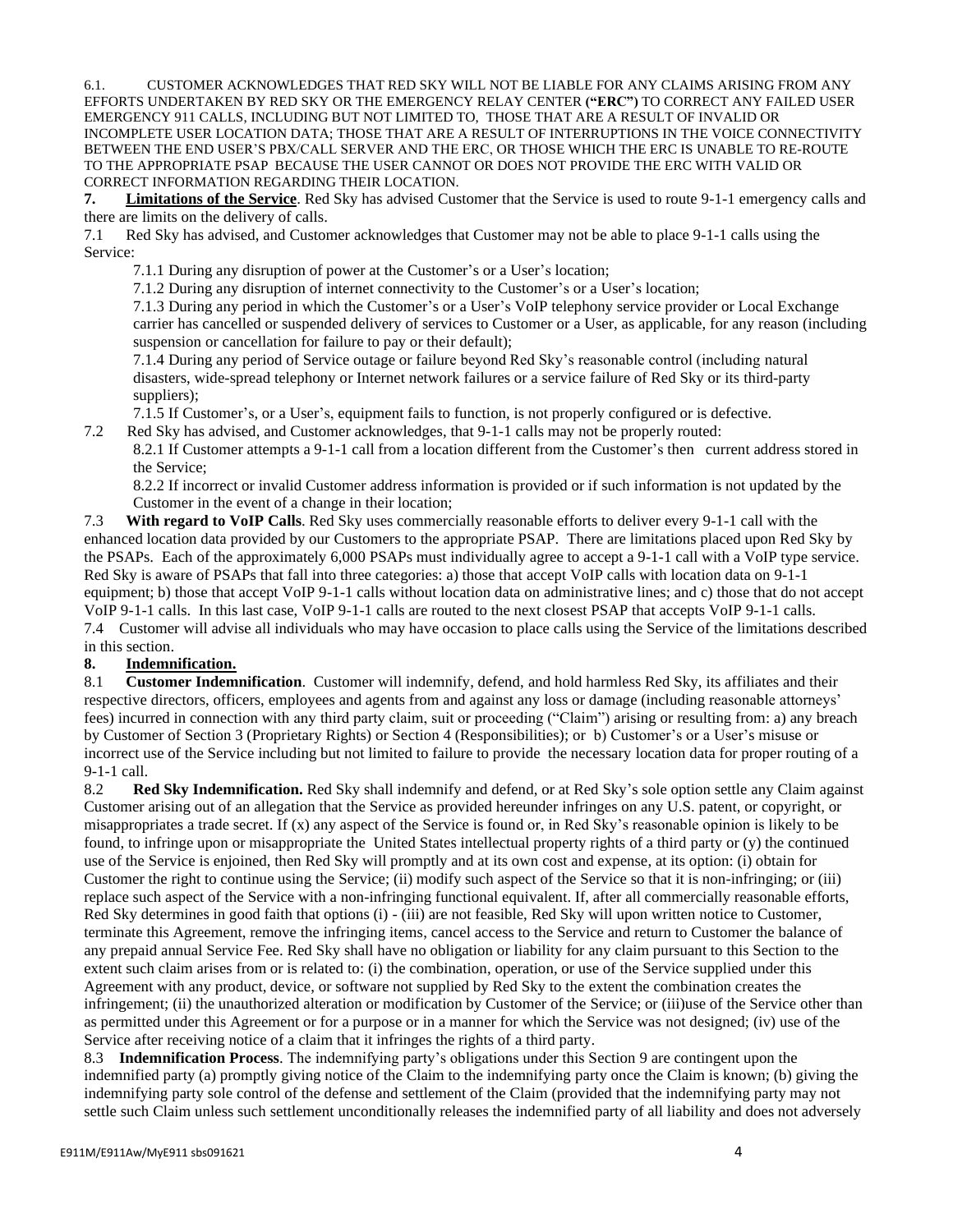affect the indemnified party's business or service); and (c) providing the indemnifying party all available information and reasonable assistance. The remedies set forth in this Section 9.2 are Customer's exclusive remedy for Claims of infringement or misappropriation of an intellectual property right.

### **9. Confidential Information.**

9.1 **Definition**. "Confidential Information" means all information of a Party ("Disclosing Party") disclosed to the other Party ("Receiving Party"), whether orally, electronically, in writing, or by inspection of tangible objects (including, without limitation, documents or prototypes), that is designated as confidential or that reasonably should be understood to be confidential given the nature of the information and the circumstances of disclosure. Confidential Information includes without limitation, the Services, and either Party's business and marketing plans, technology and technical information, product designs, reports and business processes. Confidential Information shall not include any information that: (i) is or becomes generally known to the public without breach of any obligation owed to Disclosing Party; (ii) was known to Receiving Party prior to its disclosure by Disclosing Party without breach of any obligation owed to Disclosing Party; (iii) was independently developed by Receiving Party without breach of any obligation owed to Disclosing Party; or (iv) is received from a third party without breach of any obligation owed to Disclosing Party.

9.2 **Protection**. Receiving Party shall not disclose or use any Confidential Information of Disclosing Party for any purpose other than performance or enforcement of this Agreement without Disclosing Party's prior written consent. If Receiving Party is compelled by law to disclose Confidential Information of Disclosing Party, it shall provide Disclosing Party with prior notice of such compelled disclosure (to the extent legally permitted) and reasonable assistance, at Disclosing Party's cost, if Disclosing Party wishes to contest the disclosure. Receiving Party shall protect the confidentiality of Disclosing Party's Confidential Information in the same manner that it protects the confidentiality of its own confidential information of like kind, but in no event using less than reasonable care. Receiving Party shall promptly notify Disclosing Party if it becomes aware of any breach of confidentiality of Disclosing Party's Confidential Information.

9.3 **Upon Termination**. Upon any termination of this Agreement, the Receiving Party shall continue to maintain the confidentiality of the Disclosing Party's Confidential Information and, upon request and to the extent practicable, destroy all materials containing such Confidential Information. Notwithstanding the foregoing, either Party may retain a copy of any Confidential Information if required by applicable law or regulation, in accordance with internal compliance policy, or pursuant to automatic computer archiving and back-up procedures, subject at all times to the continuing applicability of the provisions of this Agreement.

### **10. Term And Termination; Suspension.**

10.1 **Term**. The term of this Agreement shall be for a period of one (1) year from the Effective Date ("Initial Term"). Thereafter, this Agreement will renew for subsequent terms of one (1) year ("Renewal Term") unless either Party notifies the other of its intent not to renew sixty (60) days before the beginning of the next Term Together the Initial Term and the Renewal Terms shall be the Term ("Term"). Customer shall be notified at least sixty (60) days in advance of any Renewal Term. Except as set forth in an applicable SOW or Quote, or unless this Agreement is earlier terminated as provided herein, upon expiration of the term of any SOW or Quote, such SOW or Quote shall renew automatically for successive subsequent terms of one (1) year. Red Sky reserves the right to increase its fees in any Renewal Term by three percent (3%). 10.2 **Termination.** Red Sky may terminate this Agreement by written notice, effective immediately, in the event of any breach by Customer of Section 3 (Proprietary Rights). Red Sky may terminate this Agreement by written notice, effective in ten (10) days, if Customer's hardware or software is not compatible with the Service unless Customer first cures the breach. Either Party may terminate this Agreement by written notice, effective in 30 days, for material unless the other Party first cures the breach.

10.3 **Effect Of Termination**. Termination of this Agreement by either Party will not release Customer from any obligation to pay any and all Fees and ERC Expenses that accrued prior to the effective date of termination. On the effective date of termination Red Sky shall be entitled to cancel Service to Customer and all accrued Fees and ERC Expenses shall be immediately due and payable. If Customer terminates for cause, Red Sky will refund the pro-rated balance of the Service Fee paid in advance for all months beyond the month of termination, provided that such refund shall be customer's sole and exclusive remedy.

10.4 **Suspension**. Red Sky may temporarily restrict Customer's or a User's access to the Service, or any portion thereof, effective immediately if Red Sky reasonably believes that the Customer or a User Abused the Service or associated technical support resources ("Abuse" shall include any use not contemplated by this Agreement or which disrupts the normal operation of the Service for Red Sky or its other customers). Red Sky may restrict a User's access to the Service by written notice, effective in ten (10) days, if User engages in any activity that would be a material breach of this Agreement if Customer engaged in that activity, unless the breach is cured within the 10 day period. In lieu of termination, Red Sky may restrict Customer's access to the Service upon written notice to Customer.

10.5 **Survival.** Any right, obligation or condition that, by its express terms or nature and context is intended to survive the termination or expiration of this Agreement, shall survive any such termination or expiration hereof.

## **11. Maintenance and Support**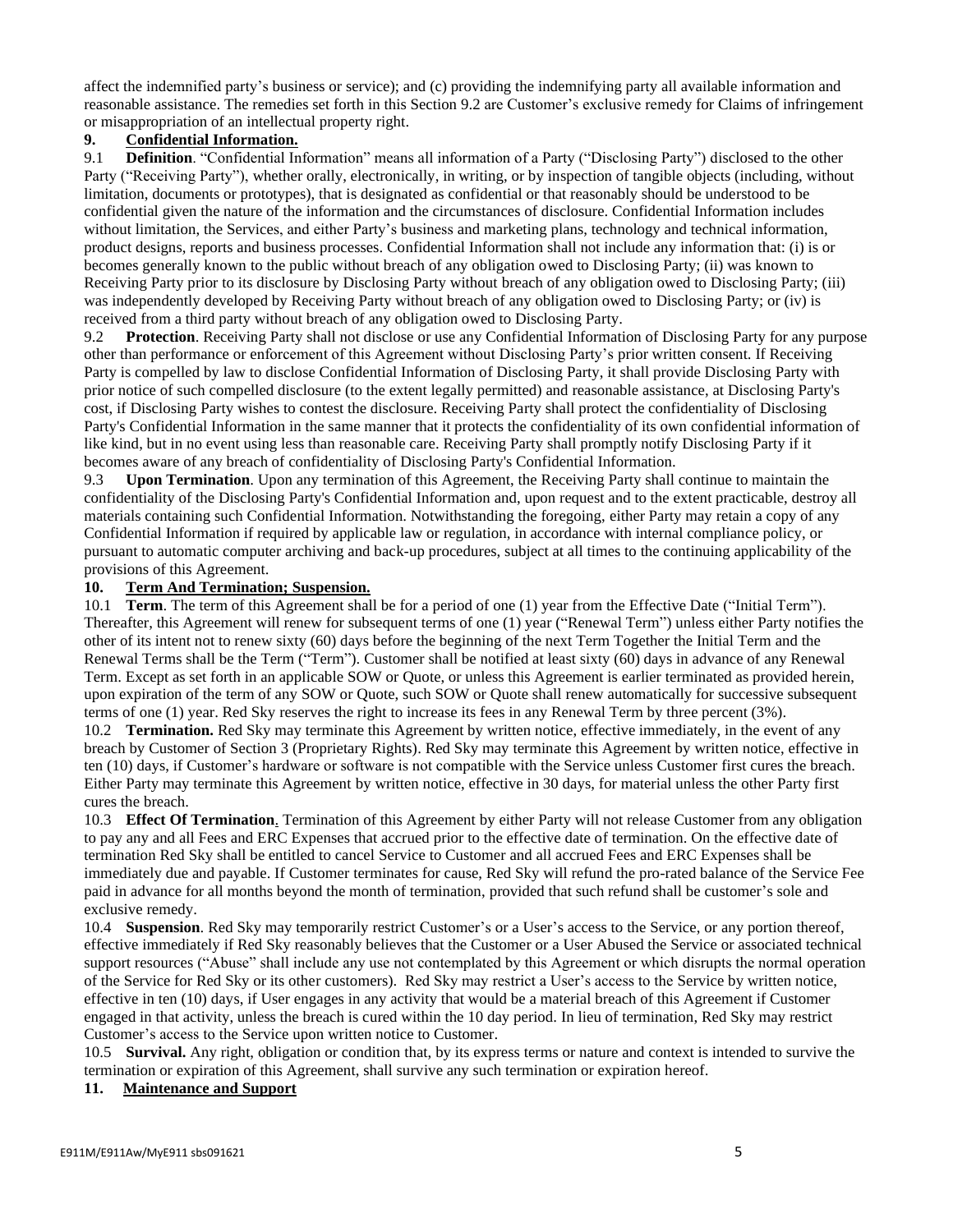11.1 **Maintenance Window**. A regularly scheduled maintenance window will be held every Tuesday from 1:00 AM through 4:00 AM Central Standard Time. Notification will be provided a minimum of seventy-two (72) hours in advance of the window if maintenance activity is planned. This notification will only be sent if service maintenance during the maintenance window is planned.

11.2 **Maintenance Outside the Maintenance Window.** Red Sky will use commercially reasonable efforts to notify Customer ten (10) working days in advance of any scheduled maintenance activities that fall outside of the maintenance window. Such activities include but are not limited to hardware or software upgrades. Red Sky reserves the right to perform emergency maintenance without prior notice. If emergency maintenance is required, notification will be provided within twenty-four (24) hours of such an event.

11.3 **Support Services**. The Service Fee includes Support by the Red Sky Support Team including (i) Hotline Support support services via telephone, FAX and e-mail during Red Sky's normal business hours of 9:00 AM to 5:00 PM, ET, Mon. - Fri., except national holidays; (ii) Technical Support - assistance by e-mail or telephone in the event of difficulties in the use of the Service or the interpretation of results; and (iii) on-line documentation.

11.4 **Modification of the Service**. Red Sky may, in its sole discretion, modify the Service as new technology, software and hardware become available. Such modification may be without notice to Customer provided it will not materially affect the Service. If the modification materially affects the Service, Red Sky will notify Customer in advance of the implementation of the change. Nothing herein prohibits Red Sky from providing services similar or identical to the Service to any other entity or person, whether or not such services are utilized for emergency purposes.

## **12. General Provisions**

12.1 **Export Law Controls; Export Assurance Declaration**. Customer will comply with all export and re-export laws, restrictions and regulations (the "Export Requirements") imposed by the governments of the United States or the country to which the Service is delivered to Customer. Customer will not commit any act or omission that will result in a violation of any Export laws, regulations or restrictions. Customer will comply in all respects with any governmental laws, orders or other restrictions on the export of Red Sky or its licensor's Service (including any related information and documentation) that may be imposed from time to time by the government of the United States or the country to which the Red Sky or its licensor's Service is delivered. This Section 13.1 will survive the expiration or termination of the license or this Agreement.

12.2 **Force Majeure**. Except with regard to any obligation to pay money hereunder, neither Party will be liable for any delay or interruption in the performance of its obligations under the Agreement or losses resulting therefrom, due to any act of God, strikes, lockouts, riots, acts of war or insurgency, acts of terrorism (including cybersecurity attacks and hacking), acts of sabotage, epidemics, governmental regulations imposed after the fact, fire, communication line failures, power failures, disruption of internet connectivity, inability to secure materials, earthquakes, floods, storms or other disasters, or any other cause beyond the reasonable control of the Party delayed. If any such contingency does occur the time to perform an obligation under this Agreement affected thereby will be extended by the length of time such contingency continues.

12.3 **Notice.** All notices under this Agreement, including notice of address change, must be in writing and will be deemed to have been given when sent by (i) registered mail return receipt requested; or (ii) a nationally recognized overnight delivery service (such as Federal Express) to the President of the appropriate Party at the address set forth below, or to a Party's address as changed in accordance with this Section 13.3.

- 12.3.1 Address for Notice to Red Sky: Red Sky Technologies, Inc., 333 North Michigan Avenue, 16<sup>th</sup> Floor, Chicago, Illinois 60601
- 12.3.2 Name and Address for Notice to Customer:

12.4 **Assignment**. Neither party may assign this Agreement to any third party except upon the other Party's prior written consent, which consent shall not be unreasonably withheld or delayed; provided, that no such consent shall be required in the event of an assignment to an Affiliate or to a successor-in-interest to the business of the assigning Party resulting from a merger, reorganization, or sale of all or substantially all such Party's assets. Notwithstanding the above, neither Party shall assign this Agreement to any third party which is a competitor of the other Party.

12.5 **Governing Law**. This Agreement is governed by the laws of the State of Illinois, except to the extent that the issue arising under the Agreement is governed by federal law, and the Parties consent and submit to the jurisdiction and venue of the State and Federal Courts located in Chicago, Illinois.

12.6 **Attorney's Fees.** The prevailing Party shall be awarded reasonable attorney's fees and costs in any litigation related to this Agreement.

12.7 **Severability**. If any provision of this Agreement will be held invalid, illegal or unenforceable, by a court of competent jurisdiction, such provision will be interpreted to fulfill its intended purpose to the maximum extent permitted by applicable law and the remaining provisions of the Agreement shall continue in full force and effect.

12.8 **Waiver.** Neither Party will be deemed to have waived any of its rights under this Agreement by lapse of time or by any statement or representation other than (i) by an authorized representative and (ii) in an explicit written waiver. No waiver of any default or breach of this Agreement will constitute a waiver of any prior or subsequent default or breach of this Agreement.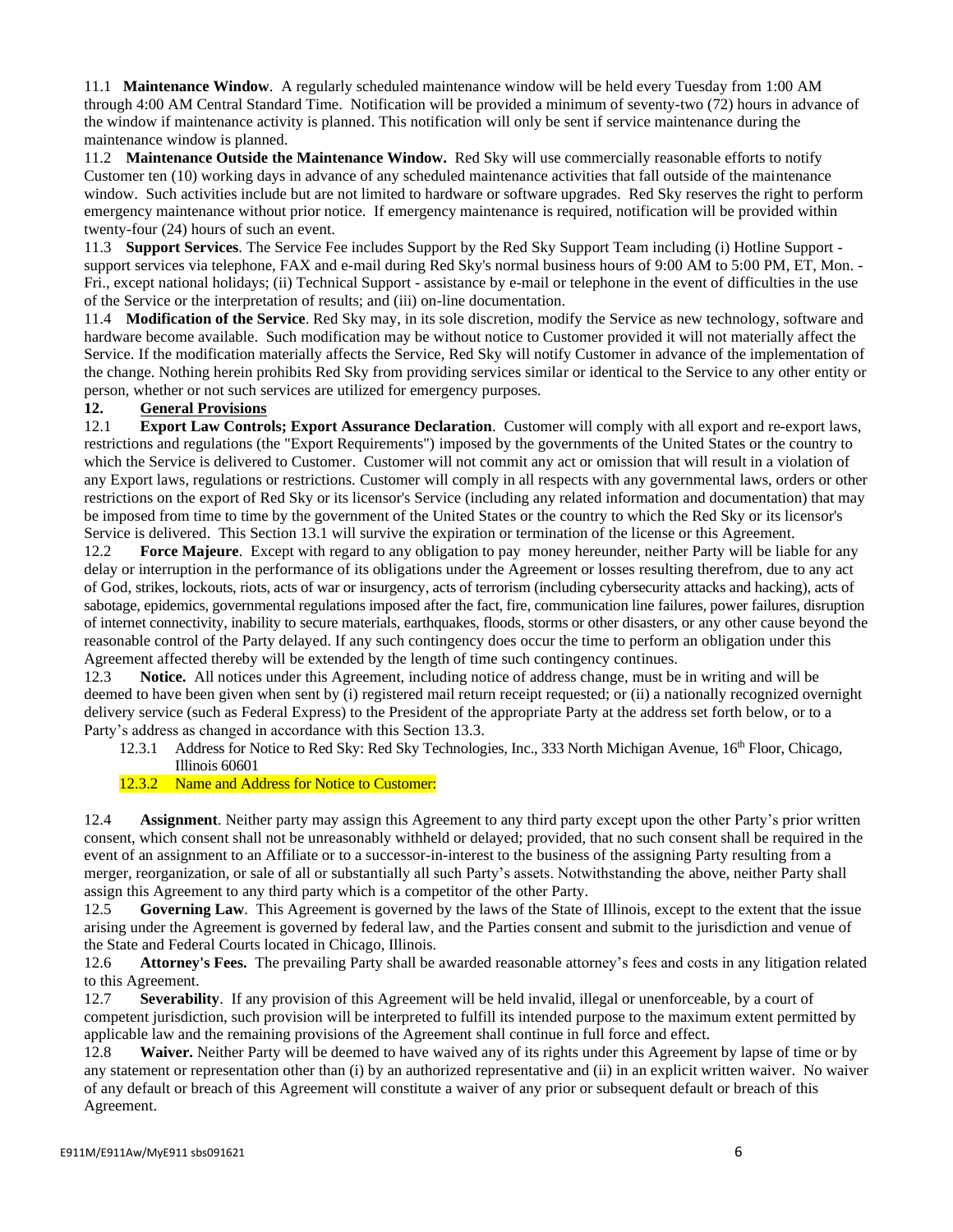12.9 **Third Party Beneficiaries**. This Agreement will not create any third-party beneficiary rights or benefits to parties other than Customer except as may be specifically stated herein.

12.10 **Conflicts**. In the event of any conflict between this Agreement, the Purchase Order, the Quote and the Statement of Work, the terms and conditions contained in this Agreement will control, followed by the terms and conditions in the Statement of Work, and then the Quote. If Customer issues a Purchase Order hereunder, such Purchase Order will be considered issued for the purpose of authorization and Customer's internal use only and none of the terms and conditions will modify the terms and conditions of this Agreement or affect the obligations of Red Sky to Customer as set forth in this Agreement.

12.11 **Entire Agreement.** This Agreement, together with all schedules, exhibits, riders, attachments, addenda, documents referenced herein and any amendments which are hereby incorporated by reference, constitute the entire understanding between the Parties hereto with respect to the subject matter hereof and supersedes all prior negotiations, understandings and agreements between the Parties, whether written or oral. This Agreement may not be modified, amended, supplemented or otherwise changed in any manner unless done so in a subsequently dated writing signed by officers of both Customer and Red Sky. Red Sky authorized resellers do not have the right to make modifications to this Agreement or to make any additional representations, commitments, or warranties binding on Red Sky.

12.12 **Headings, Counterparts and Corporate Warranty** The paragraph headings appearing in this Agreement are inserted only as a matter of convenience and in no way define or limit the scope of such paragraph. This Agreement may be signed in counterparts which together shall form a single agreement as if the Parties had executed the same document. Each Party represents and warrants that (i) such Party has the authority to execute and perform all obligations under this Agreement; and (ii) entering into this Agreement does not violate any agreement or obligation existing between such Party and any third-party.

# **13. Definitions.**

"Customer" means the entity purchasing the Service and its Users

"Documentation" means all instructions, information manuals, user guides, and other information whether in printed or electronic form, relating to the use and operation of the Service.

"Effective Date" means date on which this Agreement is executed by the last Party to sign it.

"ERC" (Emergency Response Center) means an external call center, contracted by Red Sky, staffed by trained and certified professionals that receive 9-1-1 calls which cannot be connected to the appropriate Public Safety Answering Point ("PSAP"). "ERC Expenses" means costs incurred by Red Sky as a result of emergency 911 calls being routed to an ERC due to missing, incomplete or inaccurate location data and may sometimes be referred to as "Expenses".

"Fees" means all fees (whether recurring or non-recurring) presented in a price Quote to Customer by Red Sky, or an authorized Red Sky reseller, and shall include Service Fees, Initiation Start-up Fees and fees for professional services. "Purchase Order" means the written request to purchase the Services under this Agreement, either in the form of the execution of a written Quote from Red Sky, or an authorized Red Sky reseller, or a formal, written purchase order or similar documentation intended to achieve the same purpose, and that is acceptable to and has been accepted by Red Sky, or an authorized Red Sky reseller, either in writing, or by delivery of Services to Customer.

"Quote" means a written offer by Red Sky, or an authorized Red Sky reseller, to provide the Service.

"Service" means Red Sky's E911 Manager MPC Service together with E911 Anywhere or separately which enable the tracking of IP phone locations, notifications of 9-1-1 calls, and the routing of 9-1-1 calls originating in the United States to the appropriate United States PSAP based on a location assigned to a phone, endpoint or Emergency Location Identification Number ("ELIN"). The Service may include Red Sky Software or a Red Sky proprietary agent, plug-in or similar software. "Service Fee" means the annual or monthly fee to be paid by Customer as set forth in a price Quote or a Purchase Order.

| Red Sky Technologies, Inc. | <customer name="">:</customer> |
|----------------------------|--------------------------------|
| Signature                  | Signature                      |
| Name                       | Name (typed or printed)        |
| Title                      | Title                          |
| Date                       | Date                           |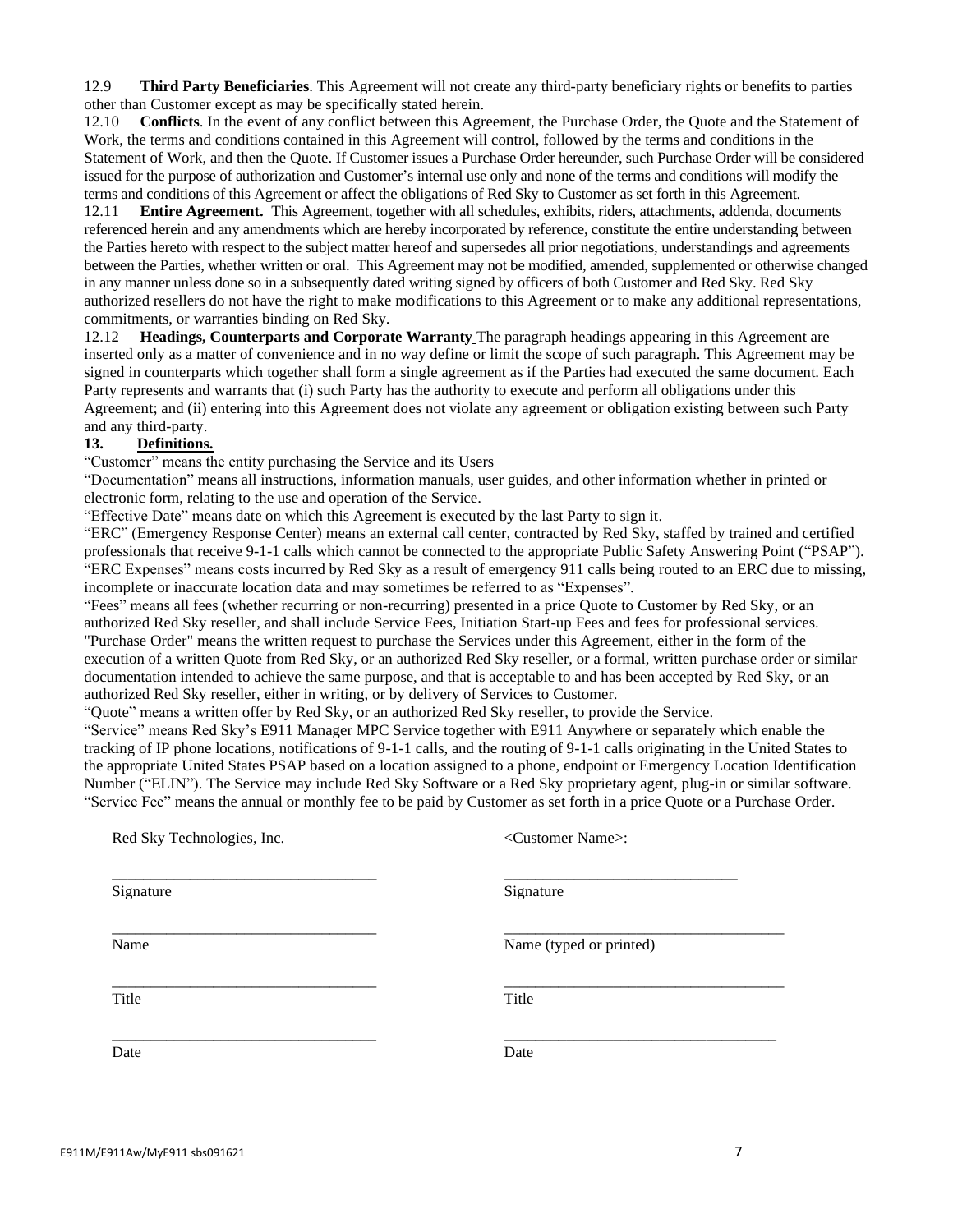Schedule A to Network Service Agreement between Red Sky and

## **SCHEDULE A RED SKY SOFTWARE AND SERVICES**

#### **RED SKY SERVICES**

E911 Anywhere® is a Red Sky cloud service which can accept and route a 9-1-1 call to the appropriate PSAP based upon the location of the caller. E911 Anywhere® is a multi-tenant software application that is installed redundantly within and across redundant, geographically dispersed datacenters in the USA. E911 Anywhere® can be used in a stand-alone to support any enterprise voice platform and/or mobile users. E911 Anywhere® also features a series of value-added optional features to record or monitor 9-1-1 calls or features to notify personnel of a 9-1-1 call in progress. E911 Anywhere® also supports the MyE911® client which provides location tracking support for mobile soft client users.

#### **RED SKY SOFTWARE PRODUCTS**

MyE911® - an application that is typically installed on an end user's computing device, including Windows, MAC OS, Android, and iOS operating systems-based machines. MyE911® determines and tracks the location of the device when on a customer premise in conjunction with Red Sky's Horizon Mobility®, E911 Manager®, and/or E911 Anywhere® service. In addition, when the device is not able to be programmatically located, the end user is prompted to enter their dispatchable location, including street address, floor, and room/zone supplemental location data. The street address is validated for use by Horizon Mobility® or E911 Anywhere® and the user is provided with a positive acknowledgement of the address validation process.

EON – an application that is typically installed on a customer's Windows or MAC OS based workstation. The EON equipped machine requires an internet-based connection to Horizon Mobility®, E911 Manager®, and/or E911 Anywhere® in order to receive near real-time alerts. EON provides the customer with a positive alert that a 9-1-1 call has been made both visually and aurally. The alert requires customer acknowledgement to silence the alarm sound. All alerts and acknowledgements are logged.

E911 Manager® - an application that is typically installed on an end user's computing device either on a customer's premises or in a centralized data center. E911 Manager® determines and tracks the location of the device when on a customer premise in conjunction with a certified call server including Cisco CUCM/HCS/UCM-C, Avaya CM/SM/Aura, and Atos OSV. The location of the device is provided to the call server, typically expressed as an Emergency Line Identification Number or ELIN. E911 Manager® may also be used to provide 9-1-1 service providers with ELIN to dispatchable location relationships.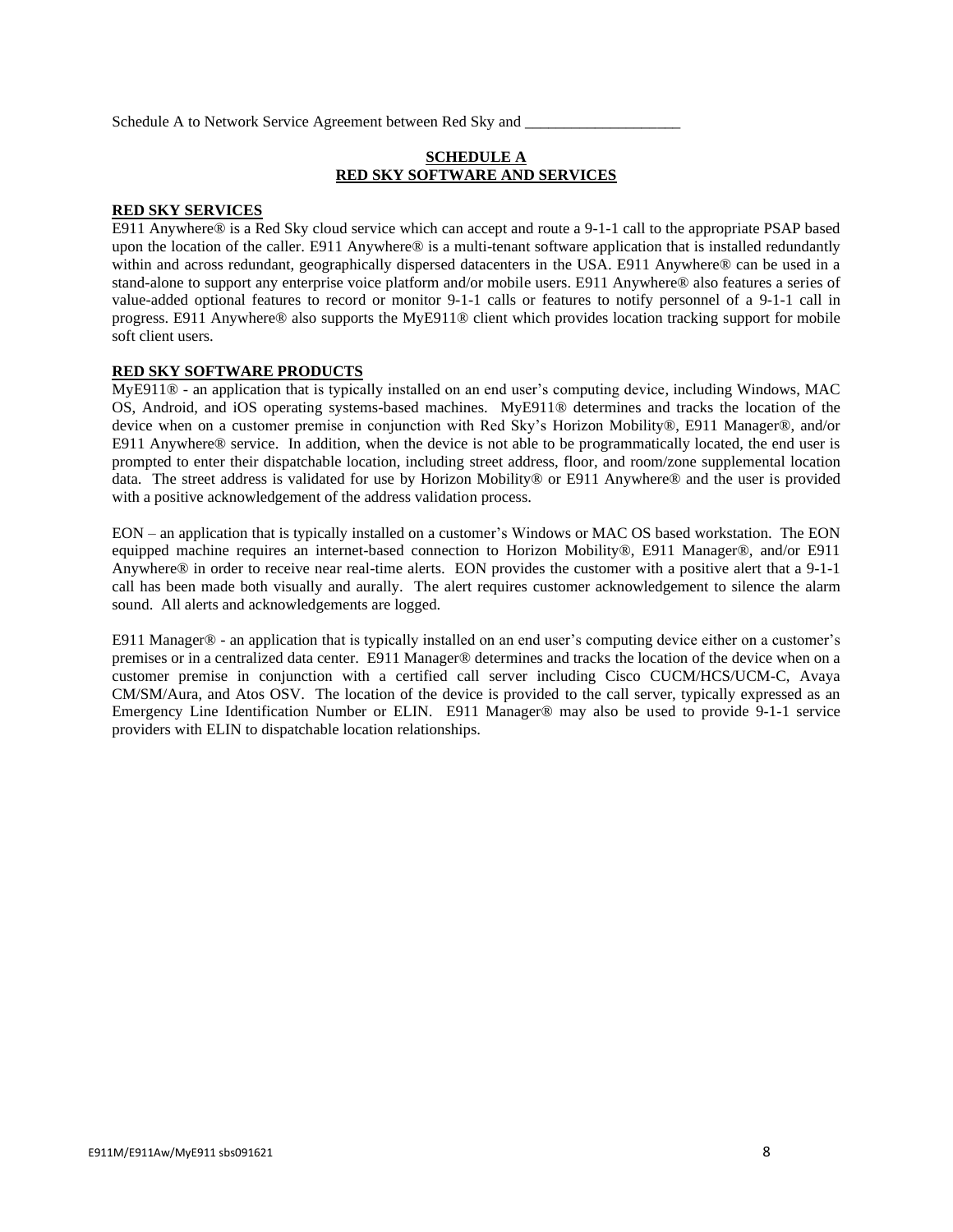Schedule B to the Network Service Agreement between Red Sky and

# **SCHEDULE B ACTUAL EXPENSES**

### **1. ERC Expenses**

"ERC Expenses" are charges that are incurred as a result of a Failed End User emergency 9-1-1 call arriving at an external call center, the Emergency Response Center ("ERC"). A "Failed End User Emergency 9-1-1 call" arrives at an ERC, contracted by Red Sky, when there is no valid location address associated with the 9-1-1 call. The ERC is a 24x7 call center staffed by trained emergency services operators that provides a failsafe option to manually process 9-1-1 calls that cannot be immediately routed to the appropriate Public Safety Answering Point (PSAP) serving their location area due to an error with the location (e.g., an incorrect address, an address that was not registered or a location change that was not updated). Failed End User emergency 9-1-1 calls are answered by an ERC trained emergency services operator and, on a best-case basis, routed by the ERC to the appropriate PSAP based on the location communicated by the 9-1-1 caller.

The "per call" charge for calls that default to the ERC is \$100.00, the ERC Expense, under the terms of this Agreement. The Customer or its authorized reseller, will be billed for any ERC charges with a 30 day net payment requirement. Alternately, Customers may pre-purchase ERC calls as blocks of 10 calls which will be held in an account for the customer and each ERC call will be deducted from the Customer's bank of ERC calls.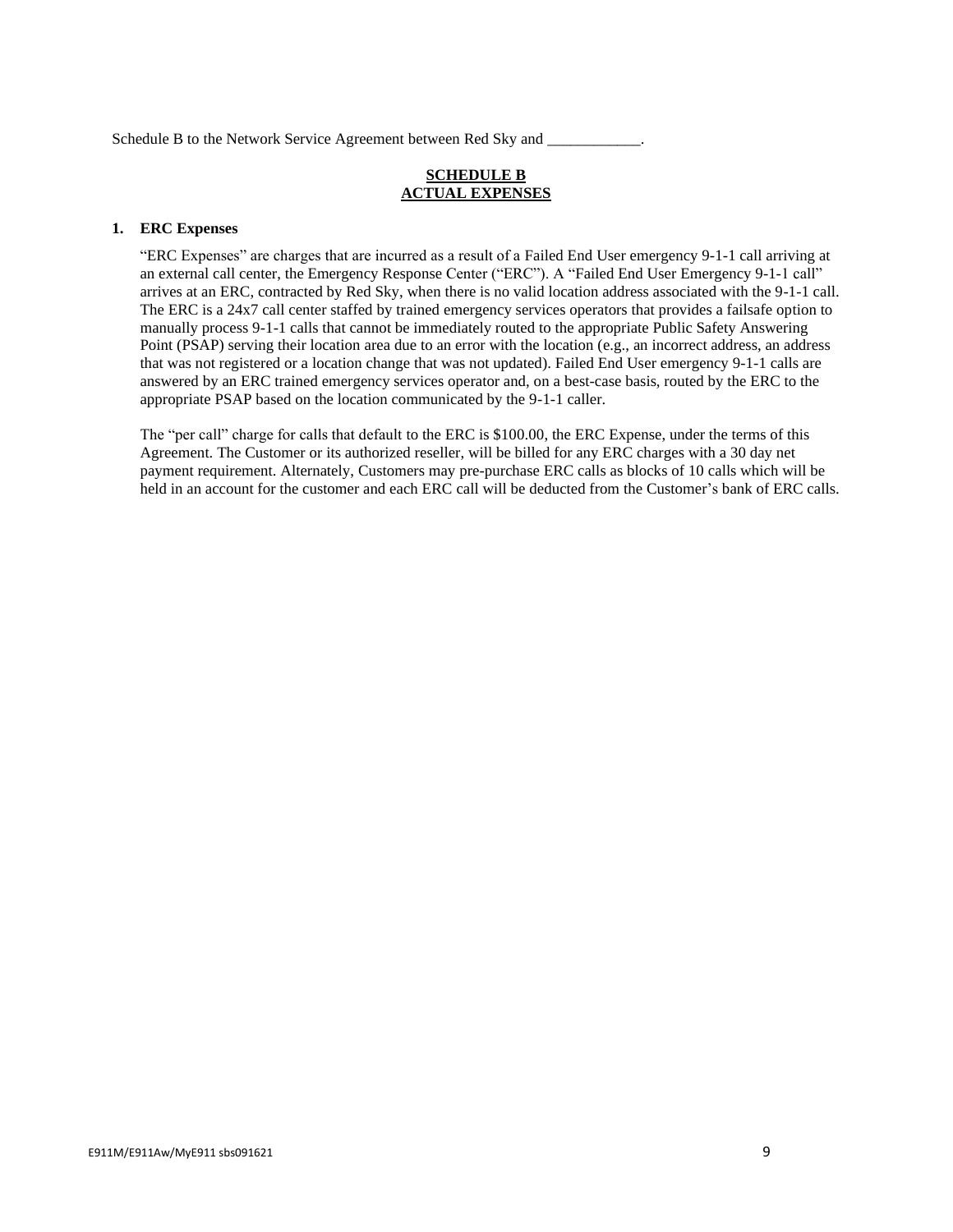Schedule C to the Network Service Agreement between Red Sky and \_\_\_\_\_\_\_\_\_\_\_\_.

## **SCHEDULE C STATEMENT OF WORK**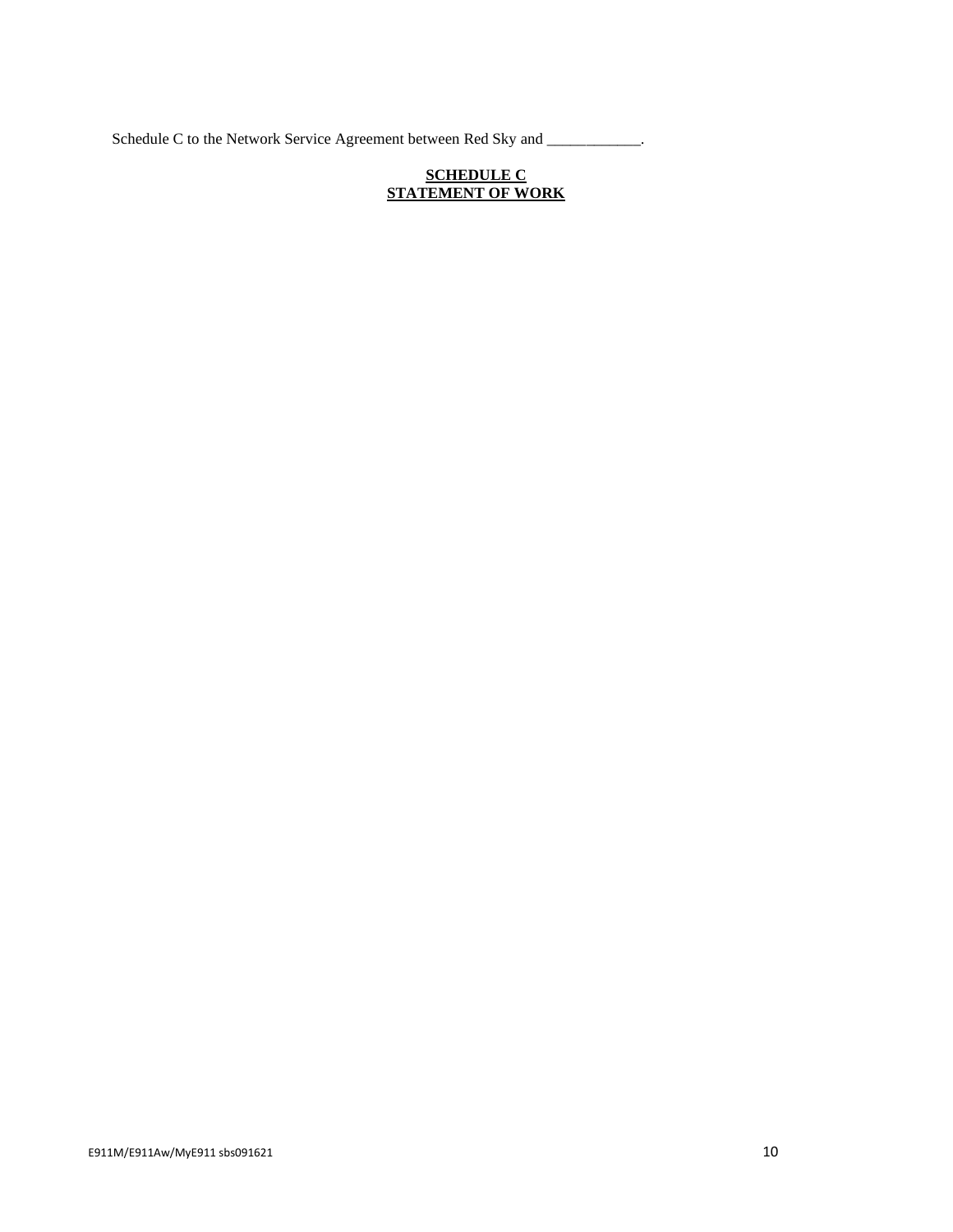Schedule D to the Network Service Agreement between Red Sky and

### **SCHEDULE D OPEN SOURCE SOFTWARE**

#### **Open Source Software for E911Manager/E911Anywhere**

The below open source software is incorporated into Products distributed by Red Sky Technologies, Inc. All software falls under category OSS (per the DoD memo entitled "Clarifying Guidance Regarding Open Source Software (OSS)"). The license type for each component is indicated:

### Software: CentOS

License URL: http://www.gnu.org/licenses/gpl‐2.0.html License Type: GNU General Public License Version 2, June 1991

Software: PostgreSQL License URL: https://www.postgresql.org/about/licence/ License Type: PostgreSQL License

Software: Tomcat License URL: http://www.apache.org/licenses/LICENSE-2.0 License Type: Apache License, Version 2.0.

Software: Asterisk License URL: http://www.gnu.org/licenses/gpl‐2.0.html License Type: GNU General Public License Version 2, June 1991

Software: Spring License URL: http://www.apache.org/licenses/LICENSE-2.0 License Type: Apache License, Version 2.0.

Software: Quartz License URL: http://www.quartz-scheduler.org/overview/license-and-copyright License Type: Apache License, Version 2.0.

#### Software: Guava

License URL: http://code.google.com/p/guava‐libraries/ License Type: Apache License, Version 2.0.

Software: Apache License URL: http://www.apache.org/licenses/LICENSE-2.0.html License Type: Apache License, Version 2.0.

#### Software: J2SSH

License URL: http://downloads.sourceforge.net/sshtools/ License Type: Apache License, Version 2.0.

Software: OpenJDK License URL: http://www.gnu.org/licenses/gpl‐2.0.html License Type: GNU General Public License Version 2, June 1991

Software: SLF4J License URL: http://www.slf4j.org/license.html License Type: MIT License

#### Software: JDOM